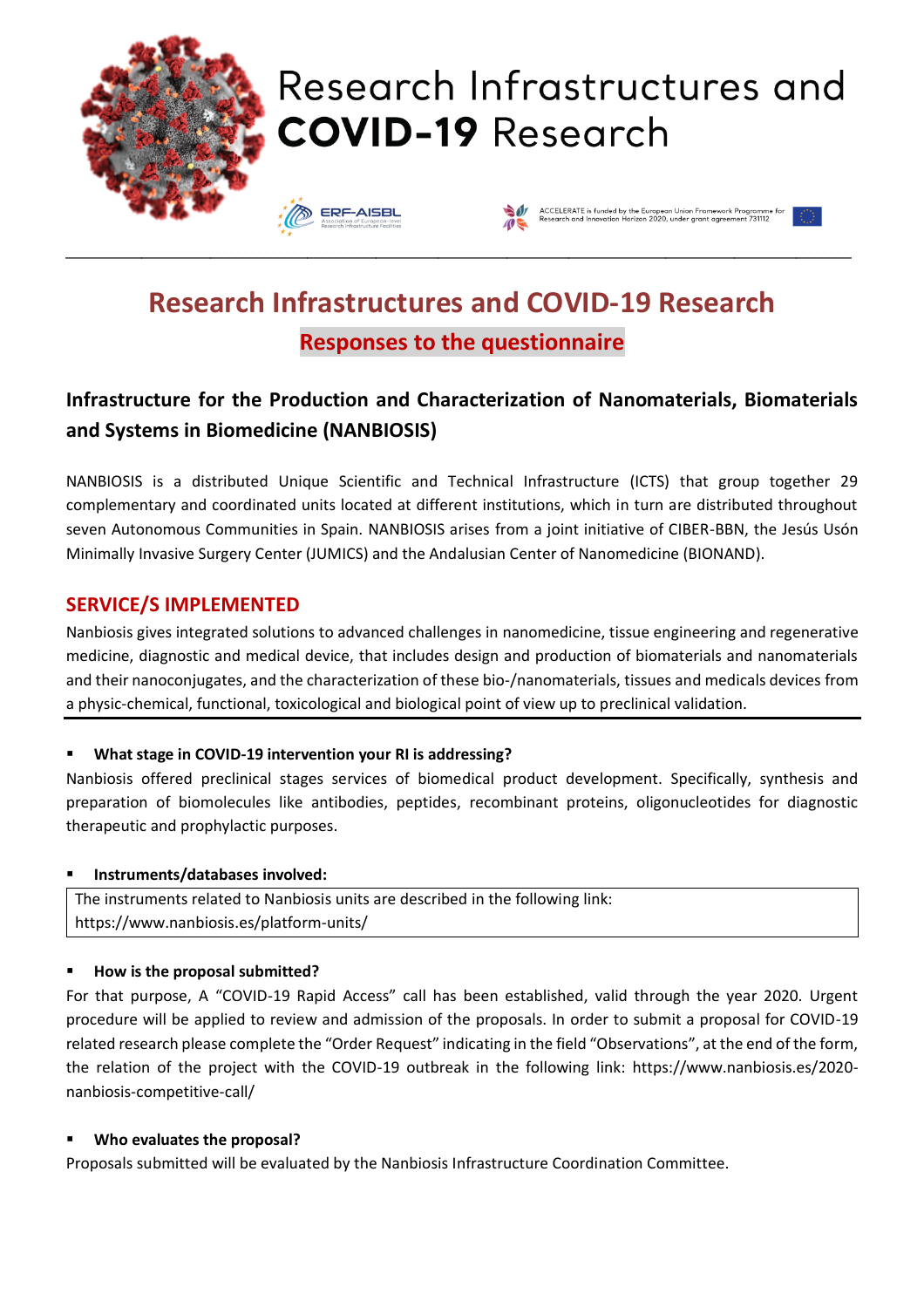

▪ **Is the submission continuous, or linked to a deadline?** The submission is continue. https://www.nanbiosis.es/2020-nanbiosis-competitive-call/

#### ▪ **What is the estimated time from the submission to the access / service provision?**

At this moment most of the Nanbiosis facilities are closed but the usual access for service provision is between 5- 15 days depending on the proposal.

### **CHARACTERISTICS OF THE ACCESS**

**Restrictions**: The access of the scientific community to NANBIOSIS is a competitive access.

**In the case of analytical facilities, modality of access allowed:** Remote and on-site access

**Comment for remote access only**: Infrastructure for the Production and Characterization of Nanomaterials, Biomaterials and Systems in Biomedicine (NANBIOSIS)

| Analytical Facilities: If on-site access is allowed, is mobility support available?                             | NO.        |
|-----------------------------------------------------------------------------------------------------------------|------------|
| All RIs: Is the access free for non-proprietary research?                                                       | NO         |
| All RIs: Is commercial access available at reduced prices?                                                      | NO.        |
| Analytical Facilities: Are there limitations regarding the type of samples?                                     | <b>YES</b> |
| Analytical Facilities: Are there special requirements for shipment of the samples?                              | <b>YES</b> |
| Analytical Facilities: Are there specific requirements regarding the preparation<br>or handling of the samples? | <b>YES</b> |

**Additional comments related to the questions above**: For further details on access and type of samples requierements please contact Nanbiosis managers. We will contact directly with the Nanbiosis Units: https://www.nanbiosis.es/contact/

# **ACCESSIBILITY OF THE PUBLICATION AND DATA**

| Is there any requirement to publish in open access journals?               | <b>YES</b>                         |
|----------------------------------------------------------------------------|------------------------------------|
| Is the data generated associated to metadata and is it publicly available? | NO                                 |
| Where is the data or metadata published? (e.g. in the institution's        | In Institutions catalogue          |
| catalogue, in other open data repositories, etc).                          |                                    |
| Do you have further comments about data or metadata?                       | The user will have to name the     |
|                                                                            | ICTS in any dissemination of the   |
|                                                                            | scientific or technological result |